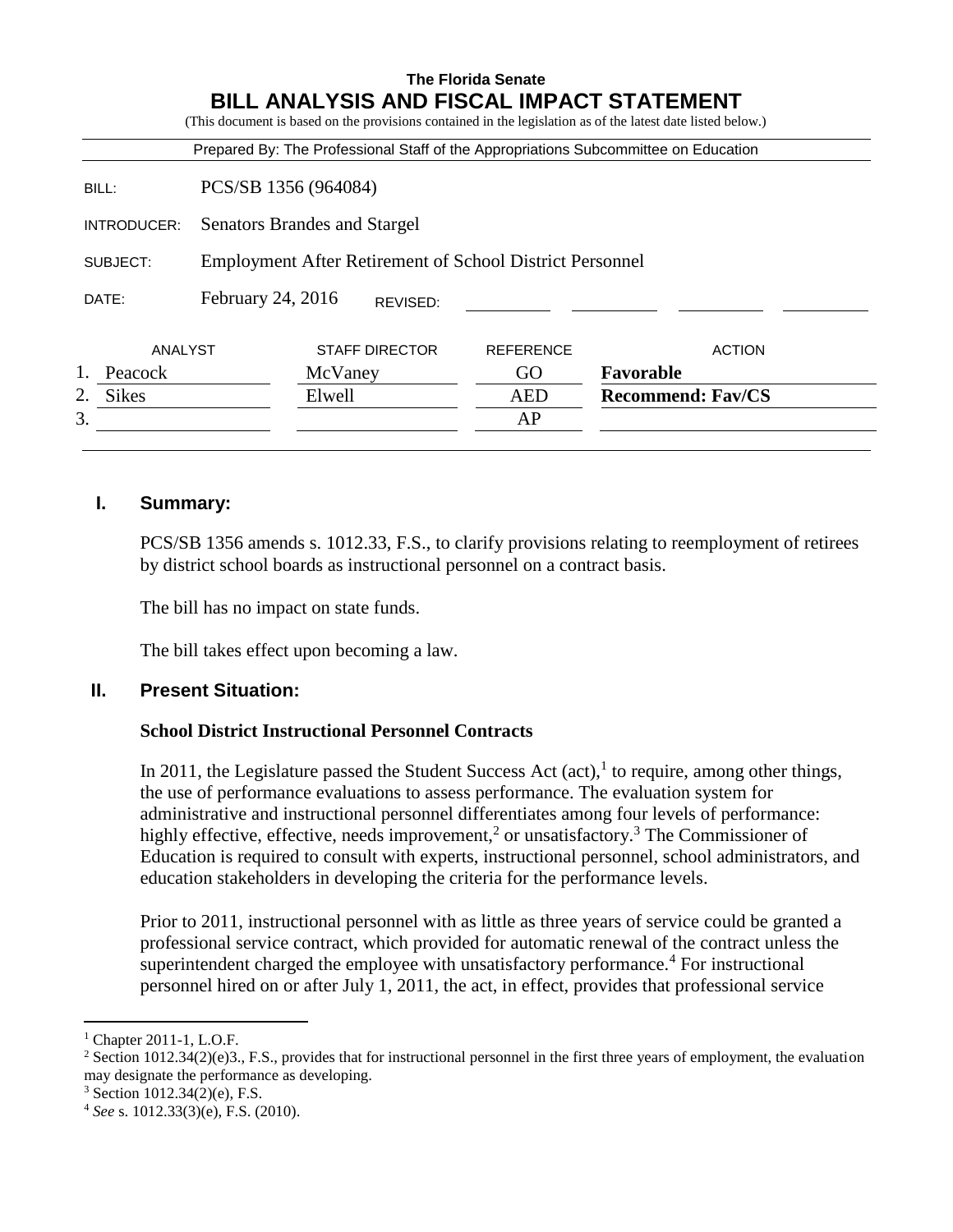contracts and tenure may no longer be given to any instructional personnel who do not currently have a professional service contract.

Specifically, the act provides that employees hired on or after July 1, 2011, must be awarded probationary contracts for a period of one year upon initial employment in a school district.<sup>5</sup> Probationary contract employees may be dismissed without cause or may resign without breach of contract.<sup>6</sup> The district may not award a probationary contract more than once to the same employee.<sup>7</sup> The school district may award an annual contract upon the successful completion of a probationary contract.<sup>8</sup> An annual contract is an employment contract for a period of no longer than one school year, which the district school board may choose to award or not award at the end of the contract term without cause.<sup>9</sup> Instructional personnel with an annual contract may be suspended or dismissed at any time during the term of the contract for just cause.<sup>10</sup>

In addition, the act links the renewal of a professional service contract, for those employees who have a professional service contract, to the employee's performance evaluation.<sup>11</sup> If an employee who holds a professional service contract is not performing his or her duties in a satisfactory manner, the act requires such an employee to receive notice and be placed on probation.<sup>12</sup> If the employee receives two consecutive annual performance evaluations of unsatisfactory, two annual performance evaluations of unsatisfactory within a three-year period, or three consecutive annual performance evaluations of needs improvement or a combination of needs improvement and unsatisfactory, the district may terminate or not renew the employee's contract.<sup>13</sup>

#### **The Florida Retirement System**

The Florida Retirement System (FRS) was established in 1970 when the Legislature consolidated the Teachers' Retirement System, the State and County Officers and Employees' Retirement System, and the Highway Patrol Pension Fund. In 1972, the Judicial Retirement System was added to the FRS, and in 2007, the membership of the Institute of Food and Agricultural Sciences Supplemental Retirement Program was included in the Regular Class of the FRS as a closed group.<sup>14</sup> The FRS is a contributory system, with most members contributing three percent of their salaries.<sup>15</sup>

The FRS is a multi-employer, contributory plan, governed by the Florida Retirement System Act in Ch. 121, F.S. As of June 30, 2014, the FRS had 622,089 active members, 363,034 annuitants,

7 *Id.*

 $\overline{a}$ 

- $9$  Section 1012.335(1)(a), F.S.
- <sup>10</sup> Section 1012.335(4), F.S.
- <sup>11</sup> Section 1012.33(3), F.S.
- $12$  Section 1012.34(4)(b), F.S.
- <sup>13</sup> See ss. 1012.33 and 1012.34, F.S.

<sup>14</sup> The Florida Retirement System Pension Plan and Other State Administered Systems Comprehensive Annual Financial Report Fiscal Year Ended June 30, 2014, at p. 29. Available online at: [https://www.rol.frs.state.fl.us/forms/2013-](https://www.rol.frs.state.fl.us/forms/2013-14_CAFR.pdf) 14 CAFR.pdf.

<sup>15</sup> Prior to 1975, members of the FRS were required to make employee contributions of either four percent for Regular Class employees or six percent for Special Risk Class members. Employees were again required to contribute to the system after July 1, 2011. Members in the Deferred Retirement Option Program do not contribute to the system.

<sup>5</sup> Section 1012.335(2)(a), F.S.

 $6$  Section 1012.335(1)(c), F.S.

<sup>8</sup> Section 1012.335(2)(a), F.S.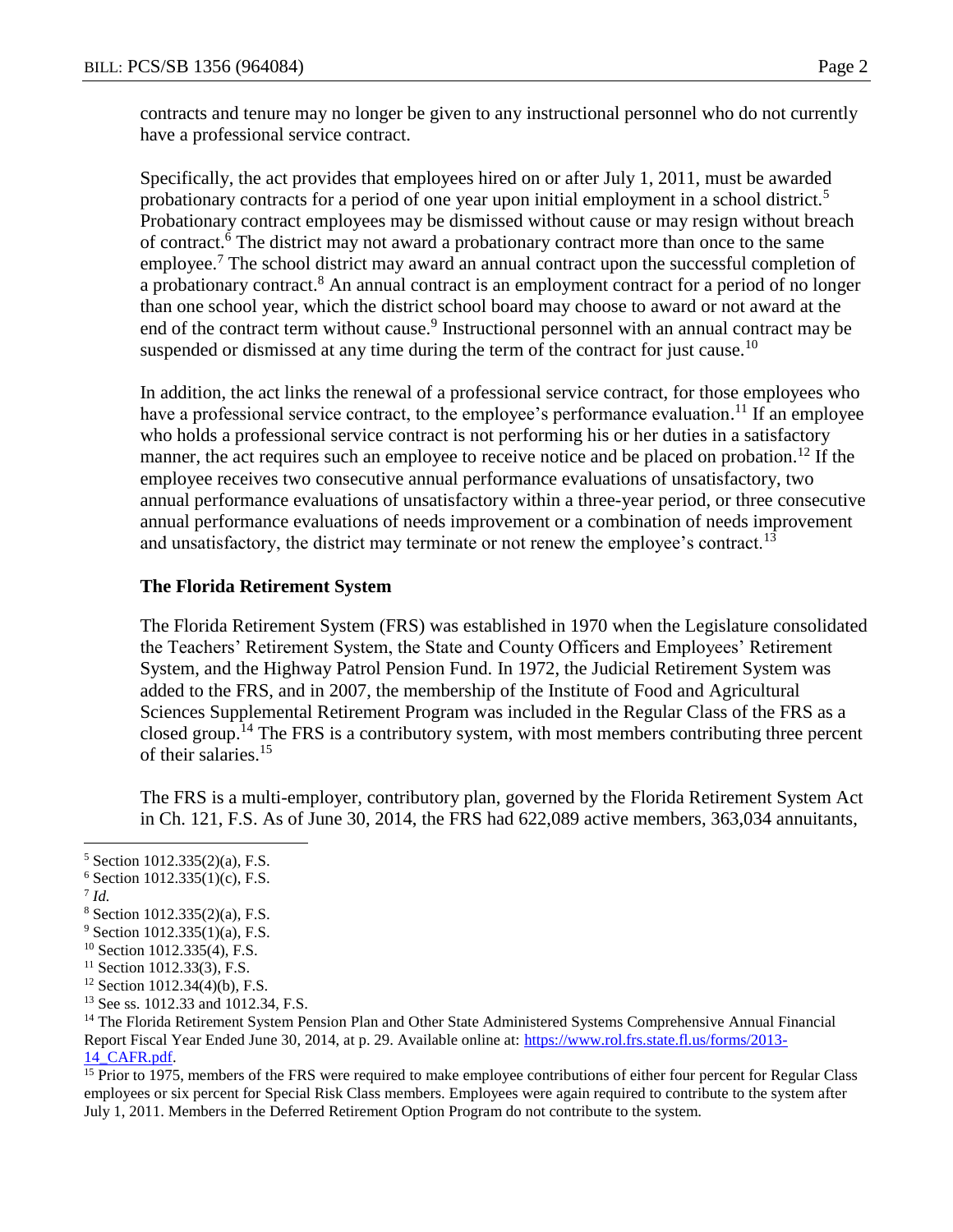16,137 disabled retirees, and 38,058 active participants of the Deferred Retirement Option Program (DROP).<sup>16</sup> As of June 30, 2014, the FRS consisted of 1,014 total employers and is the primary retirement plan for the employees and officers of state and county government agencies, district school boards, Florida College institutions, and state universities, as well as the employees and officers of the 186 cities and 262 special districts that have elected to join the system.<sup>17</sup>

The membership of the FRS is divided into five membership classes:

- The Regular Class<sup>18</sup> consists of 537,993 active members, plus 5,402 in renewed membership;
- The Special Risk Class<sup>19</sup> includes 68,593 active members;
- The Special Risk Administrative Support Class<sup>20</sup> has 84 active members;
- The Elected Officers' Class<sup>21</sup> has 2,040 active members, plus 147 in renewed membership; and
- The Senior Management Service Class<sup>22</sup> has  $7,607$  members, plus 184 in renewed membership.<sup>23</sup>

## *Investment Plan*

In 2000, the Legislature created the Public Employee Optional Retirement Program (investment plan), a defined contribution plan offered to eligible employees as an alternative to the FRS Pension Plan.

Benefits under the investment plan accrue in individual member accounts funded by both employee and employer contributions and investment earnings. Benefits are provided through employee-directed investments offered by approved investment providers.

A member vests immediately in all employee contributions paid to the investment plan.<sup>24</sup> With respect to the employer contributions, a member vests after completing one work year of employment with an FRS employer.<sup>25</sup> Vested benefits are payable upon termination or death as a

<sup>24</sup> Section 121.4501(6)(a), F.S.

 $\overline{a}$ <sup>16</sup> Florida Retirement System Annual Financial Report Fiscal Year Ended June 30, 2014, at 112.

<sup>17</sup> *Id.*, at 146.

<sup>&</sup>lt;sup>18</sup> The Regular Class is for all members who are not assigned to another class. (Section 121.021(12), F.S.)

<sup>&</sup>lt;sup>19</sup> The Special Risk Class is for members employed as law enforcement officers, firefighters, correctional officers, probation officers, paramedics and emergency technicians, among others. (Section 121.0515, F.S.)

 $20$  The Special Risk Administrative Support Class is for a special risk member who moved or was reassigned to a nonspecial risk law enforcement, firefighting, correctional, or emergency medical care administrative support position with the same agency, or who is subsequently employed in such a position under the Florida Retirement System. Section 121.0515(8), F.S.

<sup>&</sup>lt;sup>21</sup> The Elected Officers' Class is for elected state and county officers, and for those elected municipal or special district officers whose governing body has chosen Elected Officers' Class participation for its elected officers. Section 121.052, F.S. <sup>22</sup> The Senior Management Service Class is for members who fill senior management level positions assigned by law to the Senior Management Service Class or authorized by law as eligible for Senior Management Service designation. (Section 121.055, F.S.)

<sup>&</sup>lt;sup>23</sup> All figures from Florida Retirement System Annual Financial Report Fiscal Year Ended June 30, 2014, at 115.

 $25$  If a member terminates employment before vesting in the investment plan, the nonvested money is transferred from the member's account to the SBA for deposit and investment by the SBA in its suspense account for up to five years. If the member is not reemployed as an eligible employee within five years, then any nonvested accumulations transferred from a member's account to the SBA's suspense account are forfeited. (Section  $121.4501(6)(b) - (d)$ , F.S.)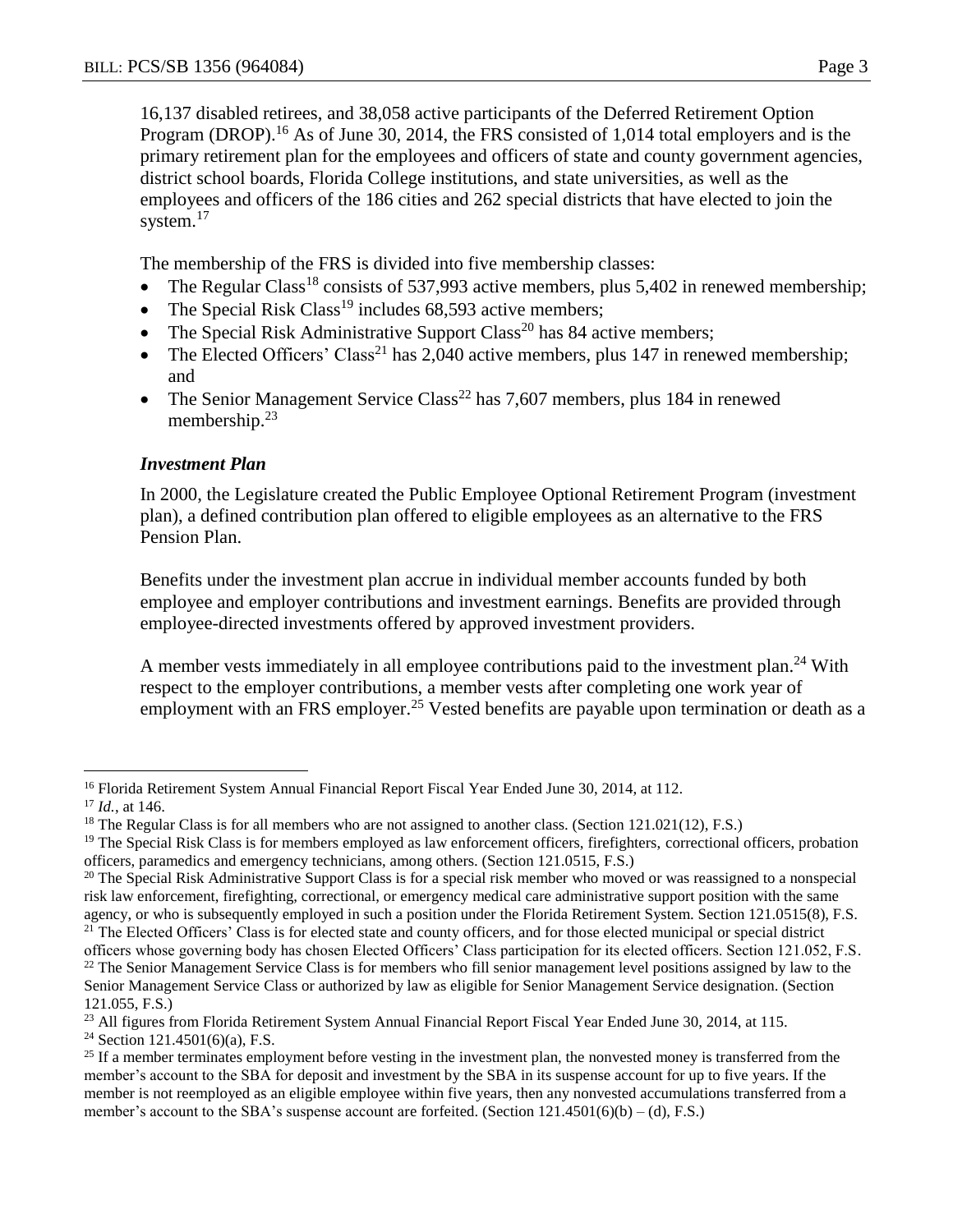lump-sum distribution, direct rollover distribution, or periodic distribution.<sup>26</sup> The investment plan also provides disability coverage for both in the line of duty and regular disability retirement benefits.<sup>27</sup> An FRS member who qualifies for disability while enrolled in the investment plan must apply for benefits as if the employee were a member of the pension plan. If approved for retirement disability benefits, the member is transferred to the pension plan.<sup>28</sup>

The State Board of Administration (SBA) is primarily responsible for administering the investment plan.<sup>29</sup> The SBA is comprised of the Governor as chair, the Chief Financial Officer, and the Attorney General.<sup>30</sup>

## *Pension Plan*

The pension plan is administered by the secretary of the Department of Management Services through the Division of Retirement.<sup>31</sup> Investment management of the pension plan assets is handled by the State Board of Administration.

Any member initially enrolled in the pension plan before July 1, 2011, vests in the pension plan after completing six years of service with an FRS employer.<sup>32</sup> For members enrolled on or after July 1, 2011, the member vests in the pension plan after eight years of creditable service.<sup>33</sup> Benefits payable under the pension plan are calculated based on the member's years of creditable service multiplied by the service accrual rate multiplied by the member's average final compensation.<sup>34</sup> For most members of the pension plan, normal retirement occurs at 30 years of service or age 62.<sup>35</sup> For members in the Special Risk and Special Risk Administrative Support Classes, normal retirement occurs at 25 years of service or age 55.<sup>36</sup> Members initially enrolled in the pension plan on or after July 1, 2011, have longer vesting requirements. For unreduced benefits for members initially enrolled after that date, most members must complete 33 years of service or attain age 65, and members in the Special Risk classes must complete 30 years of service or attain age  $60.^{37}$ 

# *Deferred Retirement Option Program*

All membership classes in the Pension Plan permit enrollment in a Deferred Retirement Option Program (DROP) under which a participant may extend employment for an additional five years

 $\overline{a}$ <sup>26</sup> Section 121.591, F.S.

 $27$  Section 121.4501(16), F.S.

<sup>&</sup>lt;sup>28</sup> Pension plan disability retirement benefits, which apply for investment plan members who qualify for disability, compensate an in the line of duty disabled member up to 65 percent of the average monthly compensation as of the disability retirement date for special risk class members. Other members may receive up to 42 percent of the member's average monthly compensation for disability retirement benefits. If the disability occurs other than in the line of duty, the monthly benefit may not be less than 25 percent of the average monthly compensation as of the disability retirement date. Section 121.091(4)(f), F.S.

<sup>29</sup> Section 121.4501(8), F.S.

<sup>30</sup> FLA.CONST. art. IV, s. 4.

<sup>&</sup>lt;sup>31</sup> Section 121.025, F.S.

<sup>32</sup> Section 121.021(45)(a), F.S.

<sup>33</sup> Section 121.021(45)(b), F.S.

<sup>&</sup>lt;sup>34</sup> Section 121.091, F.S.

<sup>35</sup> Section 121.021(29)(a)1., F.S.

<sup>36</sup> Section 121.021(29)(b)1., F.S.

 $37$  Sections 121.021(29)(a)2. and (b)2., F.S.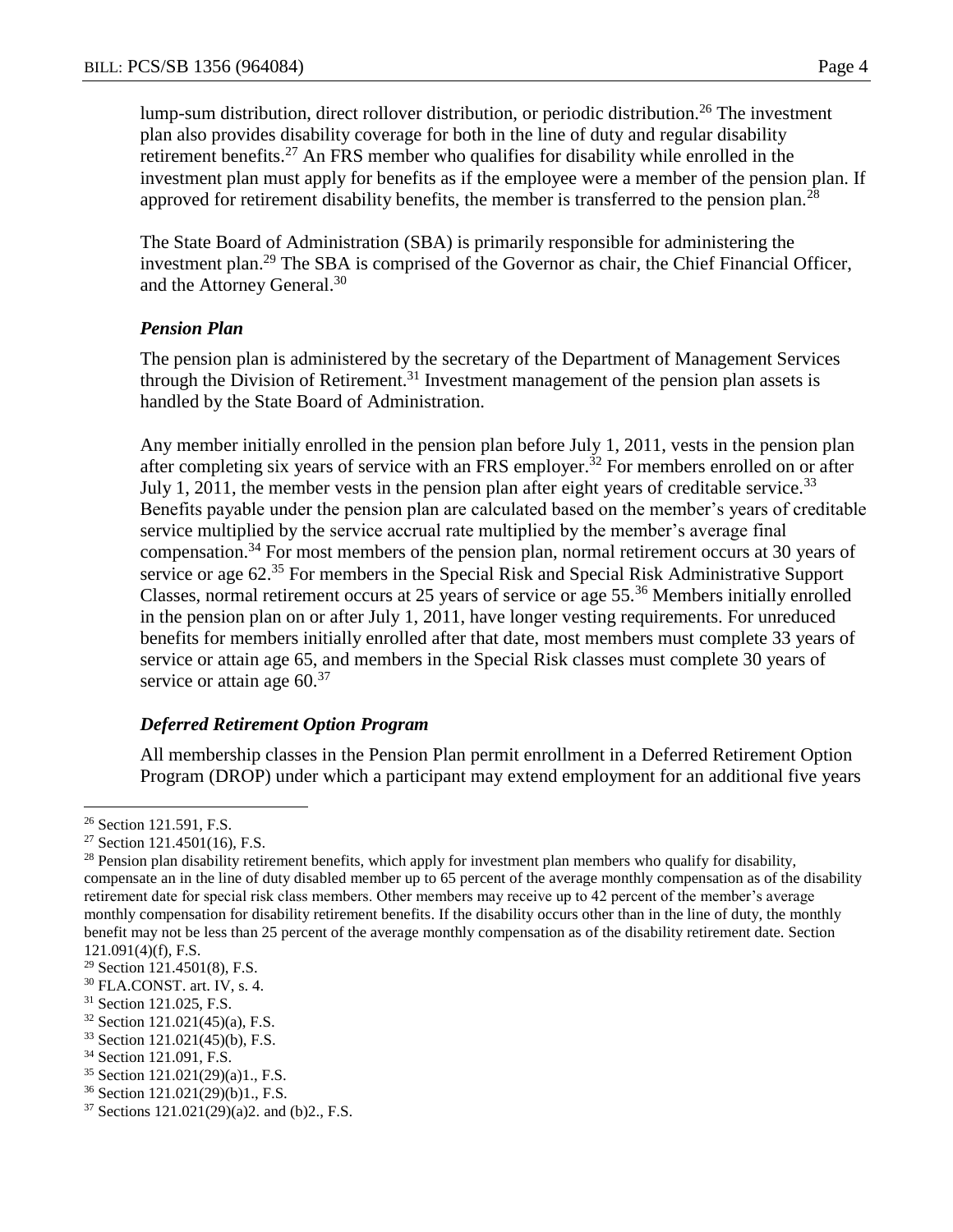and receive a lump sum benefit at a fixed rate of interest for that additional service.<sup>38</sup> Certain instructional personnel in district school boards may participate in DROP for an additional 36 months.<sup>39</sup> Enrollment in DROP requires the participant to serve the employer with a deferred resignation from employment at the end of the period. Current law provides that members who reach their normal retirement date based on service before they reach age 62, or age 55 for Special Risk members, may defer participation in DROP to the 12 months immediately following the attainment of age 57, or  $52<sup>40</sup>$ 

## **Employment after Retirement**

Section 121.091, F.S., governs the payment of benefits under the FRS. For the purposes of the pension plan, a "retiree" means a former member of the FRS or an existing system who has terminated employment and is receiving benefit payments from the system in which he or she was a member.<sup>41</sup> For the purposes of the investment plan, a "retiree" means a former member of the investment plan who has terminated employment and taken a distribution of vested employee or employer contributions, except for a mandatory distribution of a de minimis account authorized by the state board or a minimum required distribution provided the Internal Revenue  $Code<sup>42</sup>$ 

After retiring under the FRS, a retiree can work for any private employer, for any public employer not participating in the FRS, or for any employer in another state, without affecting their FRS benefits.

However, there are certain termination requirements and reemployment limitations that affect retirement benefits if a retiree is employed with an FRS-participating employer during the first 12 calendar months after the effective retirement date without DROP participation or after the DROP termination date. If a retiree returns to work during the first six calendar months of retirement or after the member's DROP termination date, then the member's retirement application is voided and all retirement benefits, including any funds accumulated during DROP participation, must be repaid to the FRS Trust Fund. This restriction applies even if the particular position held is not covered by the FRS. An FRS retiree cannot be reemployed by an FRS employer for a period of 6 months without voiding the member's retirement.

A retiree's benefit will be suspended if the retiree is hired by an FRS participating employer during the seventh through twelfth calendar months of retirement or after the DROP termination date. Beginning the thirteenth calendar month, the benefits are reinstated and no employment restrictions exist.

Suspended retirement benefits for the months a reemployed retiree is employed by an FRS employer during the reemployment limitation period are not payable to the retiree. The reemployed retiree and the employing agency are jointly and severally liable for repaying any retirement benefits the employee receives while working during this period.

 $\overline{a}$ 

<sup>38</sup> Section 121.021(13)(a), F.S.

<sup>39</sup> Section 121.021(13)(b), F.S.

<sup>40</sup> Section 121.091(13)(a)2., F.S.

<sup>41</sup> Section 121.021(60), F.S.

 $42$  Section 121.4501(2)(k), F.S.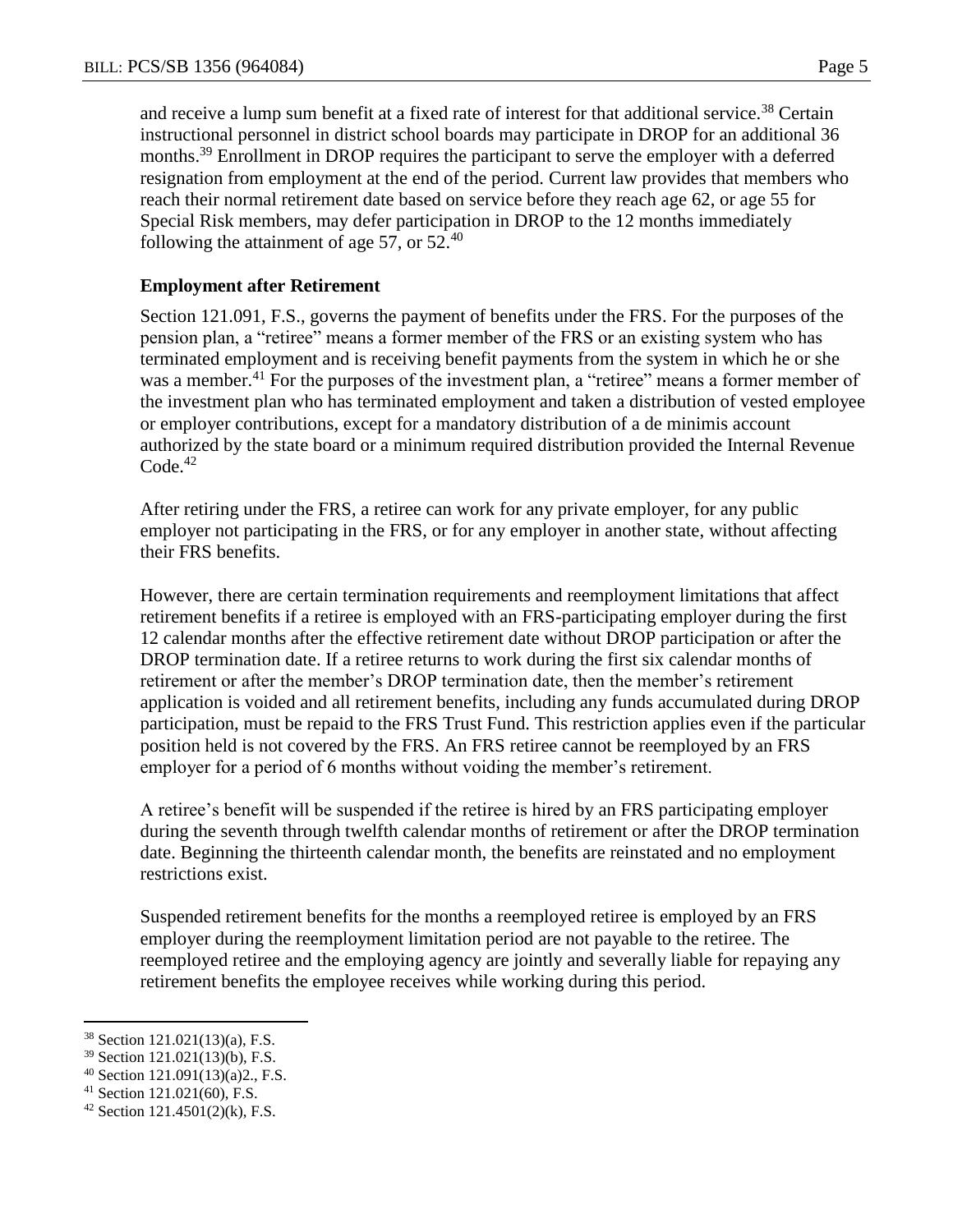There are no limits on working for an FRS employer after a retiree has been retired for 12 calendar months. If a retiree is re-employed with an FRS participating employer, the retiree will be required to sign a statement that the reemployment does not violate these provisions.<sup>43</sup>

Prior to July 1, 2010, there were various exceptions to employment with FRS-covered employers during the reemployment limitation period. All reemployment limitation exceptions that were not specific to educational institutions were closed by passage of Ch. 2009-209, L.O.F., which also extended the termination period from 1 month to 6 months immediately after retirement during which a retiree could not be reemployed with any FRS employer without voiding his retirement.

#### **Legal Ambiguity for Reemployment of Instructional Personnel**

In 2011, two retired reemployed instructional personnel brought suit in Orange County, Florida to determine whether the county was required to issue professional service contracts after the employees' successfully completed three years of employment.<sup>44</sup> The Orange County Public Schools argued that s. 121.091, F.S., required the instructional personnel to be rehired on an annual contractual basis. The issue in the case centered on whether the FRS act required instructional personnel to be reemployed with an annual contract for the rest of the member's career, or whether the FRS act only pertained to the initial year of reemployment and such member may ultimately be given a professional service contract under s. 1012.33, F.S., which provided for such a contract after three years of service.

The circuit court found that the Legislature intended for retired teachers to be rehired on the same terms as newly hired teachers. At that time, newly hired teachers were placed on an initial annual contract and after serving three years in the district, received a professional service contract.

The Orange County School Board appealed the final judgment to the Fifth District Court of Appeal arguing that the trial court erred and that s. 121.091, F.S., precludes the school board from ever issuing a contract longer than an annual contract when employing retired instructional personnel.<sup>45</sup> The Fifth District Court of Appeal, however, agreed with the lower court and found that the limitations in s. 121.091, F.S., only apply at the time of the initial rehire.

#### **III. Effect of Proposed Changes:**

 $\overline{a}$ 

Section 1 amends s. 1012.33, F.S., to allow a district school board to reemploy a retiree as instructional personnel under a 1-year probationary contract. If the retiree successfully completes the probationary contract, such employee may receive an annual contract. The bill states that the retiree is not eligible for a professional service contract.

<sup>&</sup>lt;sup>43</sup> The information in this section of the bill analysis comes from the FRS Pension Plan: Deferred Retirement Option Program Handbook, 2014 edition, located at<https://www.rol.frs.state.fl.us/forms/drop-guide.pdf> and the FRS Pension Plan member Handbook, 2013 edition, located at [https://www.rol.frs.state.fl.us/forms/member\\_handbook.pdf.](https://www.rol.frs.state.fl.us/forms/member_handbook.pdf) *See also* ss. 121.091(9), 121.122, and 1012.01(2), F.S.

<sup>&</sup>lt;sup>44</sup> A copy of the circuit court decision is on file with the Senate Government Oversight and Accountability Committee.

<sup>45</sup> *Orange County School Board v. Rachman and Schuman*, 87 So.3d 48 (Fla. 5th DCA 2012).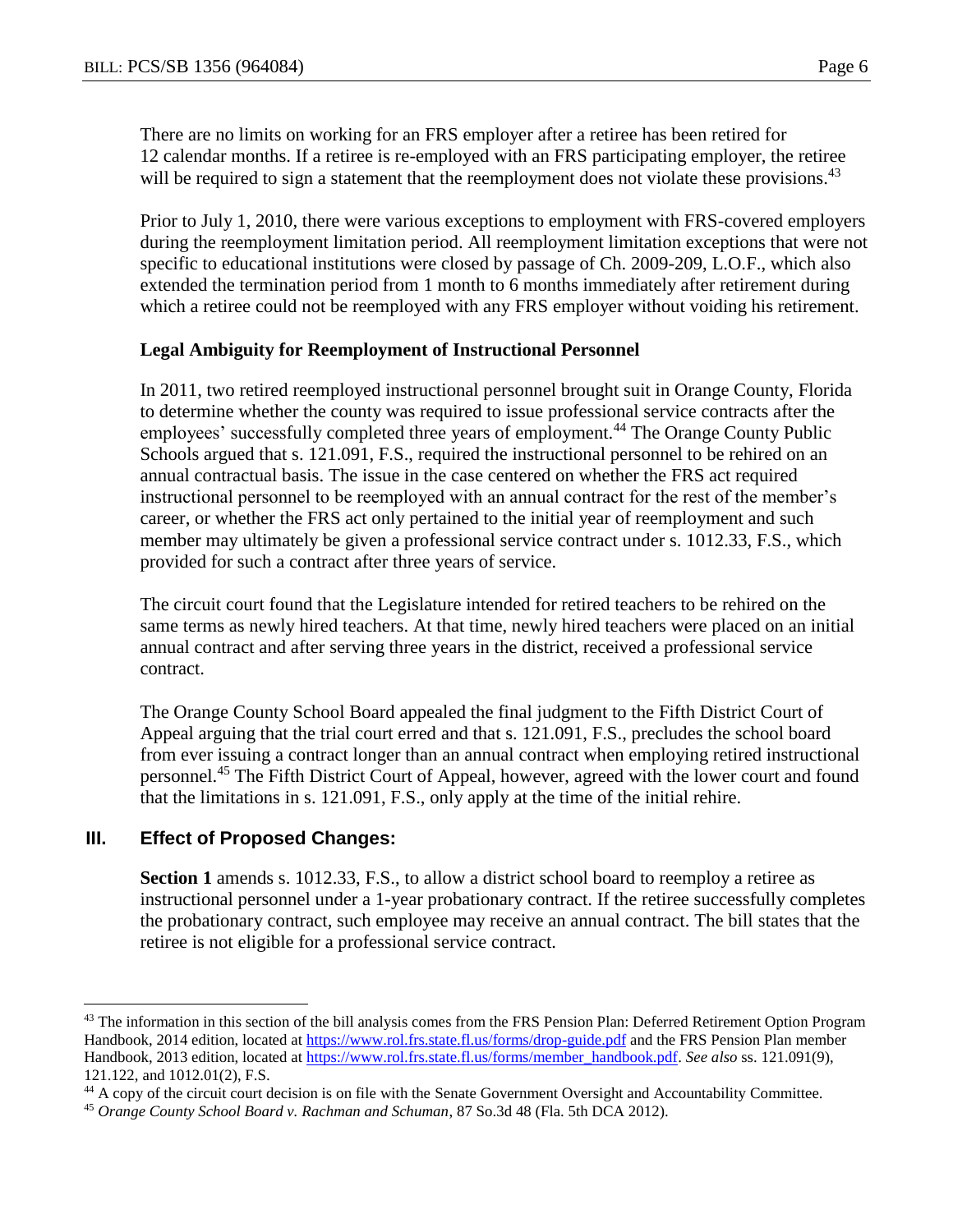**Section 2** provides that this bill takes effect upon becoming a law.

## **IV. Constitutional Issues:**

A. Municipality/County Mandates Restrictions:

The mandate restrictions do not apply because the bill does not require counties and municipalities to spend funds, reduce counties' or municipalities' ability to raise revenue, or reduce the percentage of a state tax shares with counties and municipalities.

B. Public Records/Open Meetings Issues:

None.

C. Trust Funds Restrictions:

None.

## **V. Fiscal Impact Statement:**

A. Tax/Fee Issues:

None.

B. Private Sector Impact:

Indeterminate.

C. Government Sector Impact:

The bill has no impact on state funds. The bill may have an impact on school districts since districts will not be required to provide professional services contracts for instructional personnel who are rehired after retiring from the FRS.

## **VI. Technical Deficiencies:**

This bill uses the term "retiree" but does not define the term. It is unclear whether retiree is intended to include all retirees (private and public sector), retirees of the FRS pension plan, retirees of the FRS investment plan, or retirees from the particular school district. The effects of this legislation could be significantly different based on this definition.

# **VII. Related Issues:**

None.